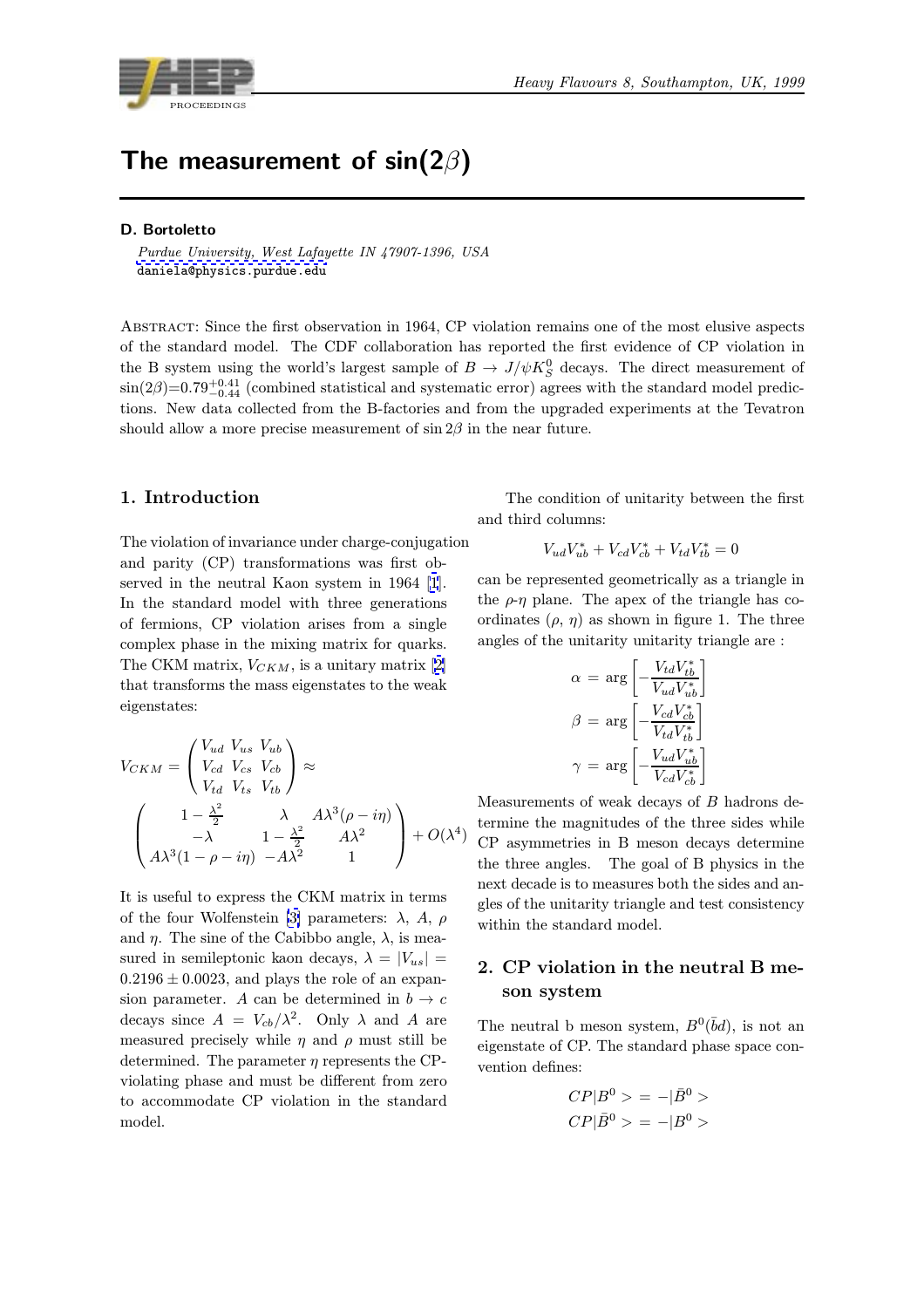

**Figure 1:** The unitary triangle in the complex  $\rho - \eta$  plane.

Similarly to the neutral  $K$  mesons, the mass eigenstates of the neutral B system are not the flavor eigenstates. The mass eigenstates are called heavy and light and they are denoted by  $B_H$  and  $B_L$ :

$$
|B_L \rangle = p|B^0 \rangle + q|\bar{B}^0 \rangle
$$
  

$$
|B_H \rangle = p|B^0 \rangle - q|\bar{B}^0 \rangle
$$

with  $\Delta m_d = M_H - M_L$  and  $\Delta \Gamma = \Gamma_H - \Gamma_L$  the mass and width difference respectively. While the two neutral K mesons have very different lifetimes, the lifetime difference in the neutral B system is negligible. Therefore the flavour of the B meson at production must be determined by tagging.

The possible manifestation of CP violation can be classified according to three main categories: CP violation in the decays, CP violation in mixing and CP violation in the interference between decays with and without mixing.

CP violation in the decays can occur both in charged and neutral decays when the amplitude for a decay and its CP conjugate mode have different magnitude. This is often called direct CP violation and can be studied by comparing the decay rates  $\Gamma(B \to f)$  with  $\Gamma(\bar{B} \to \bar{f})$ , where f and  $\bar{f}$  are CP-conjugate final states. If A and  $\bar{A}$ are the amplitudes for the process  $B \to f$  and  $\bar{B} \to \bar{f}$ , we have CP violation in the decay if

$$
\left|\frac{A}{\bar{A}}\right| \neq 1.
$$

If this condition is met the CP asymmetry  $A_{CP}$ can be defined as :

$$
A_{CP} = \frac{\Gamma(\bar{B} \to \bar{f}) - \Gamma(B \to f)}{\Gamma(\bar{B} \to \bar{f}) + \Gamma(B \to f)}
$$

Since in the standard model the amplitude for a decay and its CP conjugate differ at most by a phase factor, we can observe CP violating effects only if there are at least two interfering amplitudes. In the case of the decay  $\bar{B}^0 \to K^-\pi^+$  such interference can be provided by the tree and the penguin contributions.

CP violation in mixing can occur when two neutral mass eigenstates cannot be chosen to be CP eigenstates. This is also called indirect CP violation and it is measured by the parameter  $\epsilon$ in kaon decays. Mixing provides an interfering amplitude that can potentially produce CP violation. For example, CP violation in the kaon system is largely due to mixing. The condition for CP violation in mixing is that

$$
\left|\frac{q}{p}\right|\neq 1
$$

In the neutral B system, indirect CP violation is expected to be small, of  $\mathcal{O}(10^{-4})$ .

CP violation in the interference between decays with and without mixing can occur when there are CP final states,  $f_{CP}$ , that are common to  $B^0$  and  $\overline{B}{}^0$ . In these cases the process  $B^0 \rightarrow \bar{B}^0 \rightarrow f_{CP}$  can interfere with the direct decay  $B^0 \to f_{CP}$ . Let us assume that the final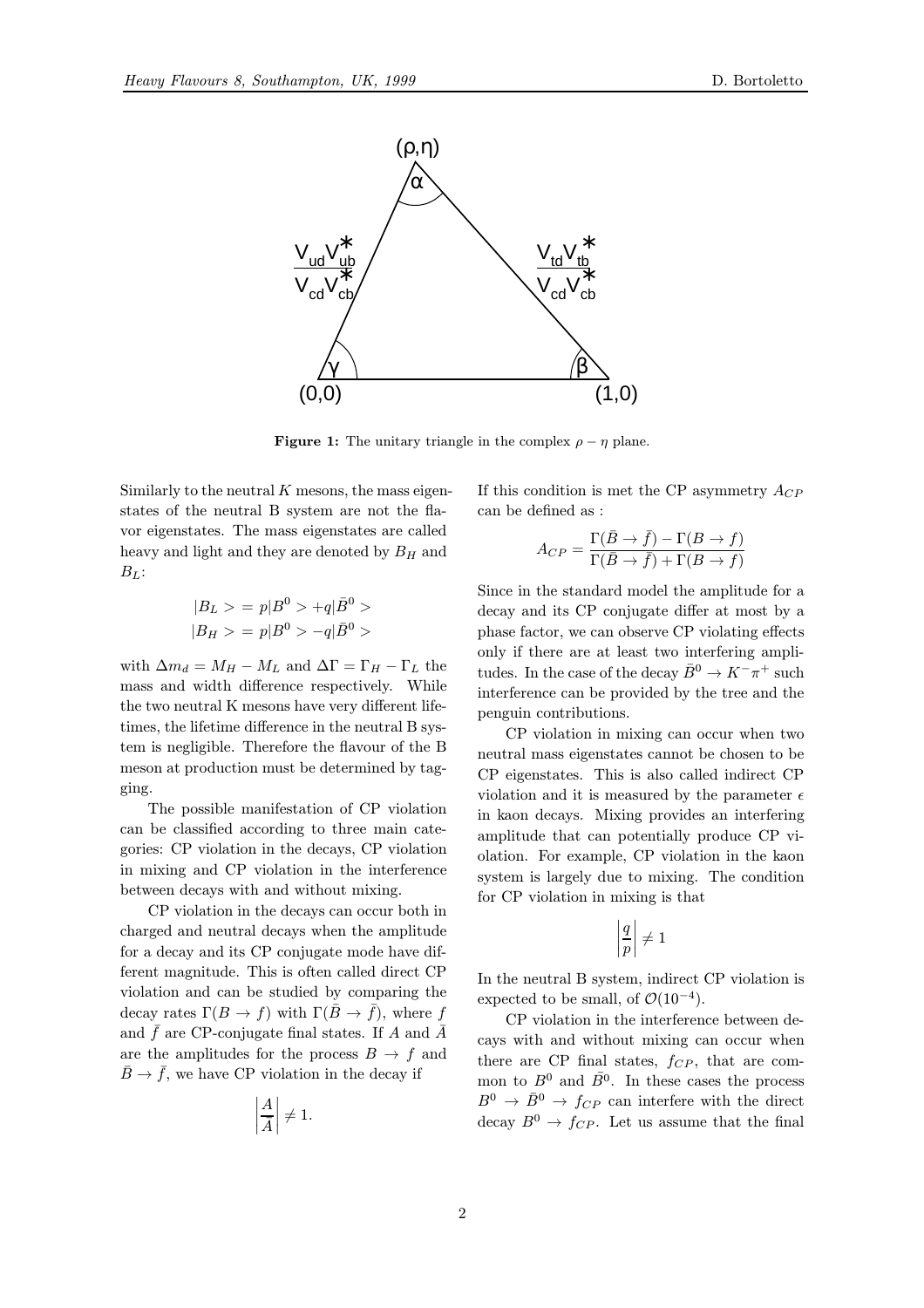state  $f_{CP}$  is an eigenstate of CP with eigenvalues  $\eta_{CP} = \pm 1$ . CP violation produces a non exponential decay probability:

$$
|A(B^{0}(t) \to f_{CP})|^{2} \approx
$$
  
\n
$$
e^{-\Gamma t}[1 - \eta_{CP}(f)\sin(\Delta m_{d}t)\sin 2(\phi_{M} - \phi_{D})]
$$
  
\n
$$
|A(\bar{B}^{0}(t) \to f_{CP})|^{2} \approx
$$
  
\n
$$
e^{-\Gamma t}[1 + \eta_{CP}(f)\sin(\Delta m_{d}t)\sin 2(\phi_{M} - \phi_{D})]
$$

where  $\phi_M$  and  $\phi_D$  are the mixing phase and the direct weak phase respectively.

The CP asymmetry as a function of time is defined as:

$$
A_{CP}(t) = \frac{\frac{d\Gamma}{dt}(\bar{B}^0 \to f_{CP}) - \frac{d\Gamma}{dt}(B^0 \to f_{CP})}{\frac{d\Gamma}{dt}(\bar{B}^0 \to f_{CP}) + \frac{d\Gamma}{dt}(B^0 \to f_{CP})}
$$

$$
= \eta_{CP}(f) \sin 2(\phi_M - \phi_D) \sin \Delta m_d t
$$

We can also compute the time integrated asymmetry as:

$$
A_{CP} = \eta_{CP}(f) \frac{x_d}{1 + x_d^2} \sin 2(\phi_M - \phi_D)
$$

where  $x_d = \Delta m_d / \tau(B^0) = 0.732 \pm 0.032$  [6] is the  $B^0 - \bar{B}^0$  mixing parameter. Such a time integrated asymmetry can be measured in a hadron collider where the B mesons are produced uncorrelated. At a B-factory operating at the  $\Upsilon(4S)$  $\Upsilon(4S)$  $\Upsilon(4S)$ the B mesons are produced as a  $B^0$  and a  $\bar{B}^0$  in a correlated C=− 1 quantum state. Therefore, the time integrated CP asymmetry vanishes since the two B mesons evolve coherently; until one of them decays, we always have a  $B^0$  and a  $\bar{B}^0$ . At a B-factory operating at the  $\Upsilon(4S)$ , it is crucial to measure the CP asymmetry as a function of the time difference,  $\delta t = t_{CP} - t_{tag}$ , between the B decaying into a CP eigenstate and the tagged B final state. At the Tevatron the B mesons are produced incoherently and the asymmetry can be measured either as a time dependent or a time integrated quantity. The time dependent analysis is more powerful. First, there is more statistical power in the time dependent asymmetry; decays at low lifetime exhibit a small asymmetry because there has not been enough time for mixing to generate the interference which leads to CP violation. In fact  $A_{CP}(t)$  has a maximum at  $t \approx 2.2$  lifetimes. Moreover, a substantial fraction of the combinatorial background occurs at short proper time.

# 3. Determination of  $\sin 2\beta$

The angle  $\beta$  can be determined by studying different types of b decay modes. The best determination of  $\sin 2\beta$  can be achieved by studying color suppressed decays such as  $b \to c\bar{c}s$ . The golden mode is the decay  $B^0/\bar{B}^0 \rightarrow J/\psi K_s^0$ . The dominant penguin contribution has the same weak phase as the tree amplitude[11]. The only term with a different weak phase is suppressed by  $\mathcal{O}(\lambda^2)$ . Therefore the extraction of  $\beta$  from the measurement of the asymmetry in  $B^0/\bar{B}^0 \rightarrow$  $J/\psi K^0_s$  suffers negligible theoreti[cal](#page-9-0) uncertainties.

Cabibbo suppressed modes such as  $b \rightarrow c\bar{c}d$ can also be used to determine  $\sin 2\beta$ . The tree amplitude for  $B^0/\bar{B}^0 \rightarrow D\bar{D}$  is proportional to  $-\sin 2\beta$ . The contribution of penguin graphs with different weak phases is potentially significant in these decay modes since the tree contribution is Cabibbo suppressed. A determination of the possible phase shift due to the penguin contribution will be highly model dependent and have large theoretical uncertainties since it will be dominated by low energy hadronic effects. Progress on measuring  $\beta$  through these decays will be possible only by comparing a variety of final states.

In penguin dominated modes such as  $b \rightarrow s\bar{s}s$ or  $b \to d\bar{d}s$  the tree contribution is absent or is both Cabibbo and color suppressed. Predictions can be obtained for a few modes such as  $B \rightarrow$  $\phi K_s^0$  but the theoretical status is unclear.

At hadron colliders the golden mode  $B \rightarrow$  $J/\psi K_s^0$  is especially interesting experimentally because the  $J/\psi \to \mu^+\mu^-$  decay mode gives a unique signature and allows for a powerful trigger. Therefore the decay  $B^0 \to J/\psi K^0_S$  can be reconstructed with an excellent signal to background ratio. The interference of the direct decays  $B^0 \to J/\psi K^0_S$  versus  $B^0 \to \bar{B}^0 \to J/\psi K^0_S$ gives rise to a CP asymmetry that measures  $\sin 2\beta$ :

$$
A_{CP}(t) = \frac{\overline{B}^0(t) - B^0(t)}{\overline{B}^0(t) + B^0(t)} = \sin 2\beta \sin \Delta m_d t
$$

The time integrated asymmetry is:

$$
A_{CP} = \frac{x_d}{1 + x_d^2} \sin 2\beta
$$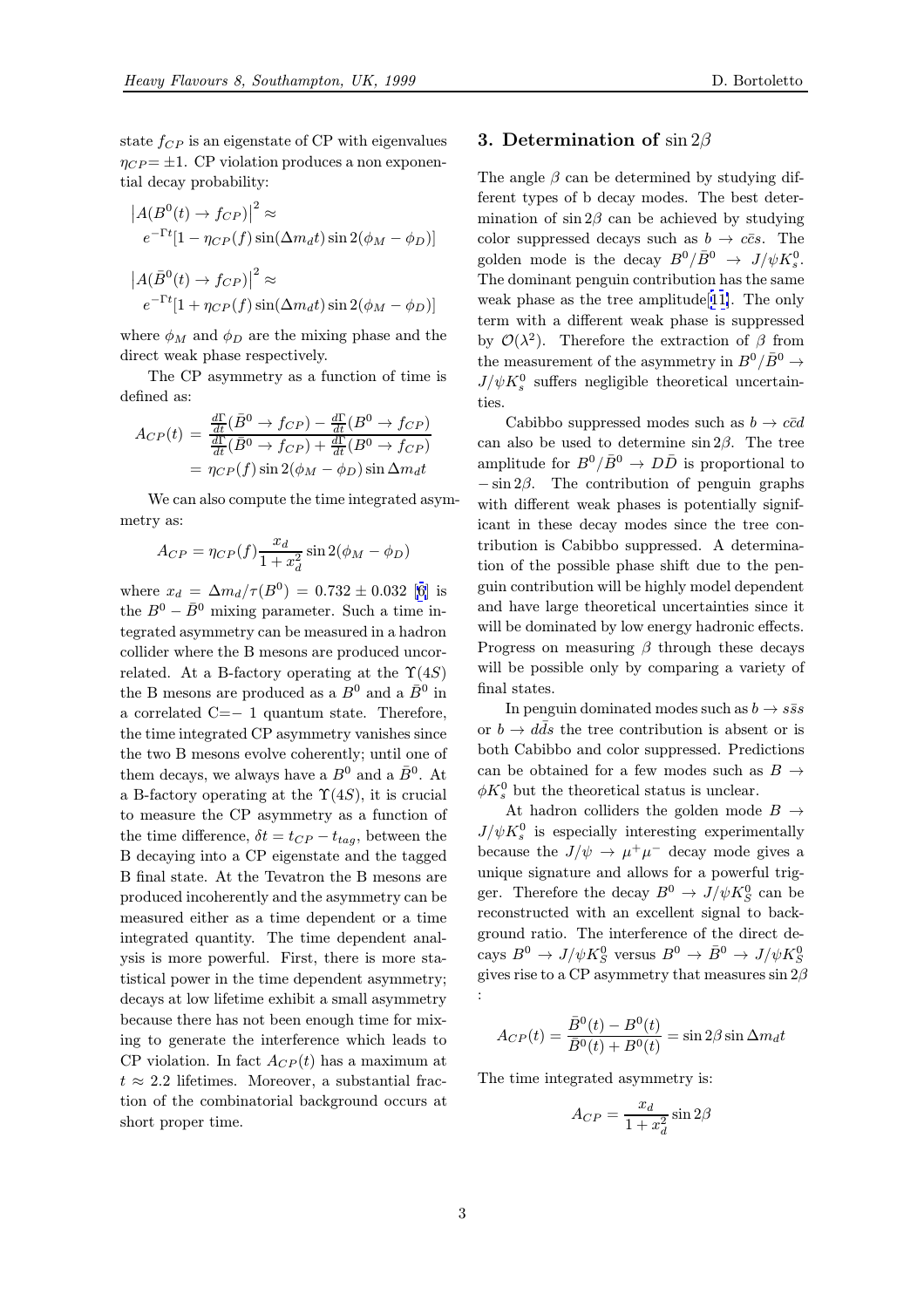To measure the asymmetry we have to identify the flavor of the B meson at the time of production. The tagging algorithms are evaluated in terms of efficiency  $\epsilon$  for assigning a flavor tag and the probability that the tag is correct. The quality of the tag is evaluated by defining the tagging dilution as  $D = (N_R - N_W)/(N_R + N_W)$ where  $N_R(N_W)$  is the number of right (wrong) tags. The observed asymmetry is reduced with respect to the true asymmetry by the dilution D:  $A_{CP}^{obs} = DA_{CP}$ . Therefore, the maximum sensitivity can be achieved when the dilution is large. A perfect tagging algorithm will have a dilution  $D = 1$ . The statistical uncertainty on  $\sin 2\beta$  is inversely proportional to  $\sqrt{\epsilon D^2}$  and to  $\sqrt{S^2/(S+N_{bck})}$  where S is the number of signal events and  $N_{bck}$  is the number of backgrounds events within three standard deviations of the B mass. Therefore the data sample should be chosen to maximize the signal and minimize the background.

Searches for a CP violating asymmetry using  $J/\psi K^0_S$  samples have been performed by the OPAL [4] and by the CDF [10] collaborations which have reported  $\sin 2\beta = 3.8^{+1.8}_{-2.0} \pm 0.5$  and  $\sin 2\beta = 1.8 \pm 1.1 \pm 0.3$  respectively.

By combining indirect measurements it is possible to [c](#page-9-0)onstrain the value of  $\sin 2\beta$ . Currently several analysis find that the standard model prefers large positive values of  $\sin 2\beta$ . One recent global fit finds  $\sin 2\beta = 0.75 \pm 0.09$  [5].

# 4. The CDF Detector

The CDF detector is descri[be](#page-9-0)d in detail elsewhere [7]. The measurement of the CP asymmetry requires reconstruction of the decay mode  $B^0/\bar{B}^0 \rightarrow J/\psi K^0_S$  with good signal over background, the measurement of the proper time  $t$ , and th[e](#page-9-0) determination of the B flavor at production. The crucial detector features to achieve these requirements include a four layer silicon microstrip detector (SVX), a large volume drift chamber, and excellent electron and muon identification. The SVX measures the impact parameter, d, of charged tracks with a resolution that allows the precise determination of the B meson proper decay time t. The impact parameter resolution for charged tracks is  $\sigma_d = (13 + 40/P_T)$   $\mu$ m, where  $P_T$  is the magnitute of the component of the momentum of the track transverse to the beam line in units of GeV/c.

The CTC has a radius of 1.4 m and is operating in a 1.4 T axial magnetic B field. The CTC provides excellent track reconstruction efficiency and good momentum resolution,  $(\delta P_T/P_T)^2$  =  $(0.0066)^2 \oplus (0.0009)^2$ , which allows B meson reconstruction with a mass resolution of  $\approx 10 \text{ MeV}/c^2$ . Electron  $(e)$  and  $(\mu)$  detectors in the central rapidity region ( $|y| < 1$ ) allow B meson detection and provide triggers using semileptonic B decays or  $B \to J/\psi X$  and  $J/\psi \to \mu^+ \mu^-$ .

# 5. The CDF Data Sample

CDF exploits the large B cross section at the Tevatron to obtain a large sample of  $J/\psi K^0_S$  decays to measure  $\sin 2\beta$ . The analysis reported here uses the entire Run I data sample of 110  $pb^{-1}$  and is described in detail in [8]. The  $J/\psi$ sample is identified by selecting two oppositely charged muon candidates, each with  $P_t > 1.4$ GeV/c. A  $J/\psi$  candidate is defined as a  $\mu^+\mu^$ pair within  $\pm 5\sigma$  of the world ave[ra](#page-9-0)ge mass of 3.097 GeV/c<sup>2</sup>, where  $\sigma$  is the mass uncertainty for each event. The  $K_S^0$  candidates are found by matching oppositely charged tracks assumed to be pions. The  $K_S^0$  candidates are required to have  $P_T(K_S^0) > 700 \text{ MeV/c}$  and to travel a significant distance  $L_{xy} > 5\sigma$  from the primary vertex, where  $L_{xy}$  is the 2-dimensional flight distance in the plane perpendicular to the direction of the beam. The  $\mu^+\mu^-$  and  $\pi^+\pi^-$  are constrained to the appropriate masses and separate decay vertices. A  $K_S^0$  candidate is constrained to point back to the  $B^0$  meson decay point, and the  $B^0$ meson candidate is constrained to point back to the primary vertex. In order to further improve the signal-to-background ratio, B candidates are required to have  $P_T(B)$  above 4.5 GeV/c.

The data are divided into two samples which are called SVX and the non-SVX samples. The SVX sample requires both muon candidates to be well measured by the silicon vertex detectors. The two dimensional flight distance, measured in the plane perpendicular to the beam, can be used to calculate the proper decay time  $ct$ , which is the projection of the displacement along the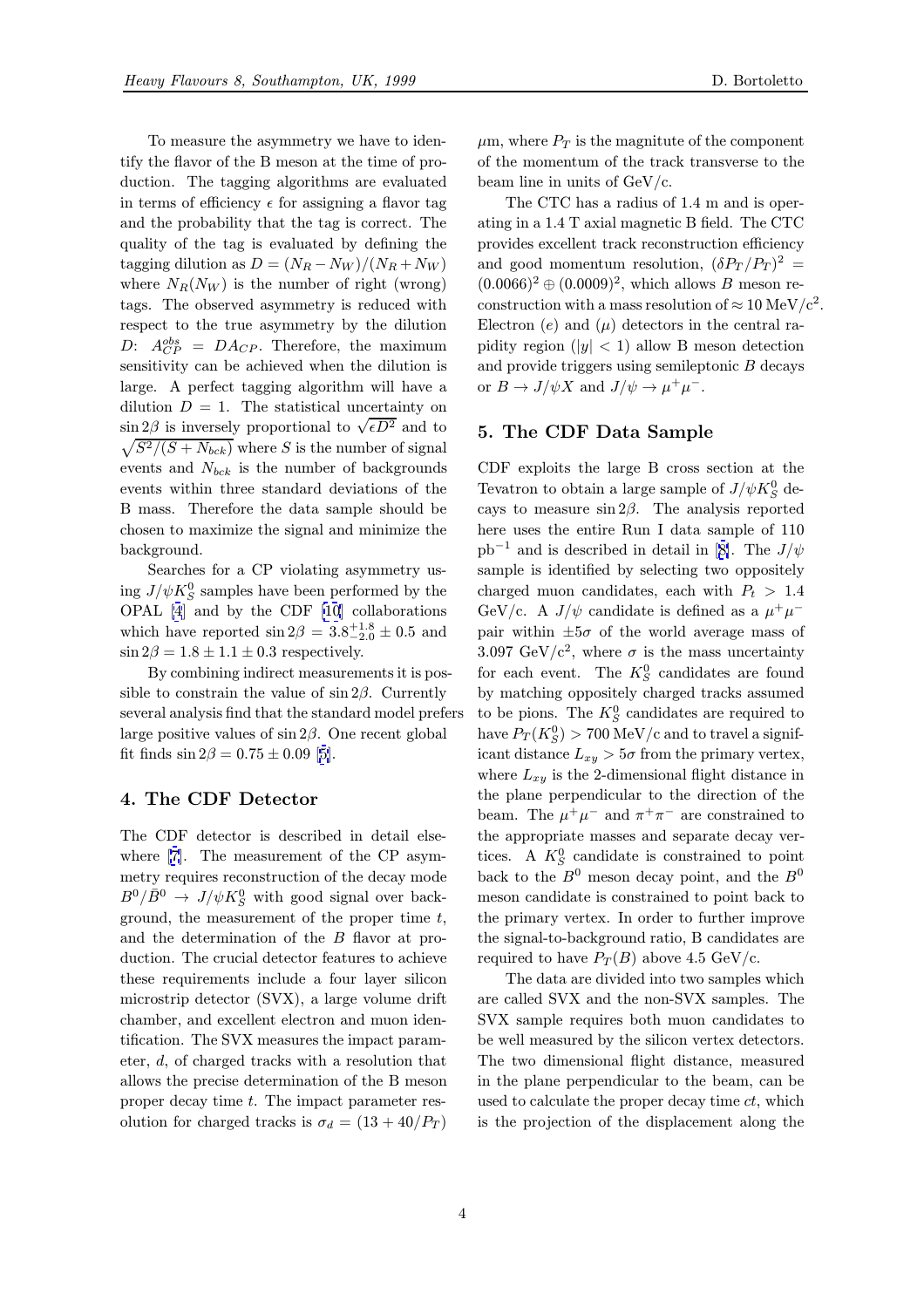B momentum. The B candidates in this sample have a precise proper decay time resolution of  $\sigma_{ct} \approx 60 \mu \text{m}$ . The non-SVX sample contains events in which one or both of the muon candidates are not measured in the silicon vertex detector. B candidates in this sample have low proper decay time resolution of  $\sigma_{ct} \approx 300 - 900$  $\mu$ m. The lifetime information for both the SVX and the non-SVX B candidates is used to evaluate the asymmetry as a function of proper time in order to reduce the statistical uncertainty in  $\sin 2\beta$ .

The  $J/\psi K^0_S$  mass from the vertex and massconstrained fit is used to define the normalized mass  $M_N = (m_{\mu\mu\pi\pi} - M_0)/\sigma_{fit}$ . The uncertainty in the fit,  $\sigma_{fit}$ , is typically  $\approx 10 \text{ MeV}/c^2$ , and the world average neutral  $B^0$  mass,  $M_0$  is 5.2792  $GeV/c^2$ . The normalized mass distributions for the SVX and non-SVX samples are shown in figure 2. The SVX sample and the non-SVX sample contain  $202 \pm 18$  and  $193 \pm 26$  events respectively. The event yields are extracted from an unbinned likelihood fit. The total sample of  $J/\psi K_S^0$  is  $395 \pm 26$  events is used in this analysis. The SVX subsample was used for a previous measurement of  $\sin 2\beta$ [10].

# 6. Flavor tagging

In order [to](#page-9-0) observe the CP asymmetry,  $A_{CP}$ , we must determine the b flavour at production by establishing whether the B meson contains a b or  $\bar{b}$  quark. Since the error on sin 2 $\beta$  depends on  $1/\sqrt{\epsilon D^2 N}$ , we can improve the statistical reach by using several taggers. CDF has studied three tagging algorithms to measure  $\Delta m_d$  in  $B^0 - \bar{B}^0$  oscillations. CDF measures  $\Delta m_d =$  $0.495 \pm 0.026 \pm 0.025$  ps<sup>-1</sup>, which agrees well with the world average [6]. Two are opposite side tag algorithms and one is a same side tag algorithm. The dilution parameters for all tagging algorithms are measured on calibration samples. At the Tevatron t[he](#page-9-0) strong interaction creates  $b\bar{b}$  pairs at sufficiently high energy that the B mesons are largely uncorrelated. For example, the b quark could hadronize as a  $\bar{B}^0$  while the  $\bar{b}$  could hadronize as a  $B^+$ ,  $B^0$ , or  $B^0_s$  meson. Therefore we can use a sample of  $998 \pm 51$  $B^{\pm} \rightarrow J/\psi K^{\pm}$  decays to measure the tagging

dilutions for the opposite side algorithms. The performance of the same side tagging methods is evaluated by tagging  $B \to \nu \ell D^{(*)}$  decays and by measuring the time dependence of  $B^0\bar{B}^0$  oscillations in this high statistics sample ( $\approx 6,000$ ) events) and in a lower statistics sample of  $B \rightarrow$  $J/\psi K^{*0}$  ( $\approx 450$  events). In the mixing case, the measured asymmetry  $A_{mix}$  is given by:

$$
A_{mix}(t) = \frac{N_{unmixed}(t) - N_{mixed}(t)}{N_{unmixed}(t) + N_{mixed}(t)}
$$

$$
= D\cos(\Delta m_d t)
$$

where  $N_{unmixed}(t)$  and  $N_{mixed}(t)$  are the number of candidates with same or opposite  $b$  flavor. CDF has used the meaasurements of  $B^0 - \bar{B}^0$ mixing to determine  $D$  for the three different tagging methods used in this analysis.

The same side tagging method or SST [13] relies on the correlation between the B flavor and the charge of a nearby particle. Such a correlation can arise from the fragmentation processes which form a B meson from a  $b$  quark as il[lus](#page-9-0)trated in figure 3 and from the decay of an excited B meson state  $(B^{**})$ . In the fragmentation a  $\bar{b}$  quark forming a  $B^0$  can combine with a d in the hadronization leaving a  $\bar{d}$  which can form a  $\pi^+$  with a u quark from the sea. The excited B state will decay  $B^{***} \to B^{(*)0} \pi^+$ . Therefore in both cases a  $B^0$  ( $\bar{B}^0$ ) meson is associated with a positive (negative) particle respectively. The effectiveness of this method has been demonstrated by tagging  $B \to \nu \ell D^{(*)}$  decays and observing the time dependence of the  $B^0 - \bar{B}^0$  oscillations. The SST method selects a single charged particle as a flavor tag from those within an  $\eta - \phi$  cone of half-angle 0.7 around the B direction. The pseudorapidity  $\eta$  is defined as  $\eta = -\ln[\tan(\theta/2)]$ ;  $\theta$ is the polar angle relative to the proton beam direction, and  $\phi$  is the azimuthal angle around the beam line. The tag must have  $P_T(\text{tag}) > 400$ MeV/c. It must be reconstructed in the SVX and have impact parameter within 3  $\sigma_d$  of the primary vertex, where  $\sigma_d$  is the error on the impact parameter. If there is more than one track candidate, we select as the flavor tag the one with the smallest  $P_T^{rel}$ , where  $P_T^{rel}$  is the component of the the track momentum with respect to the momentum of the combined B+track system. The dilution of the SST sample was measured, us-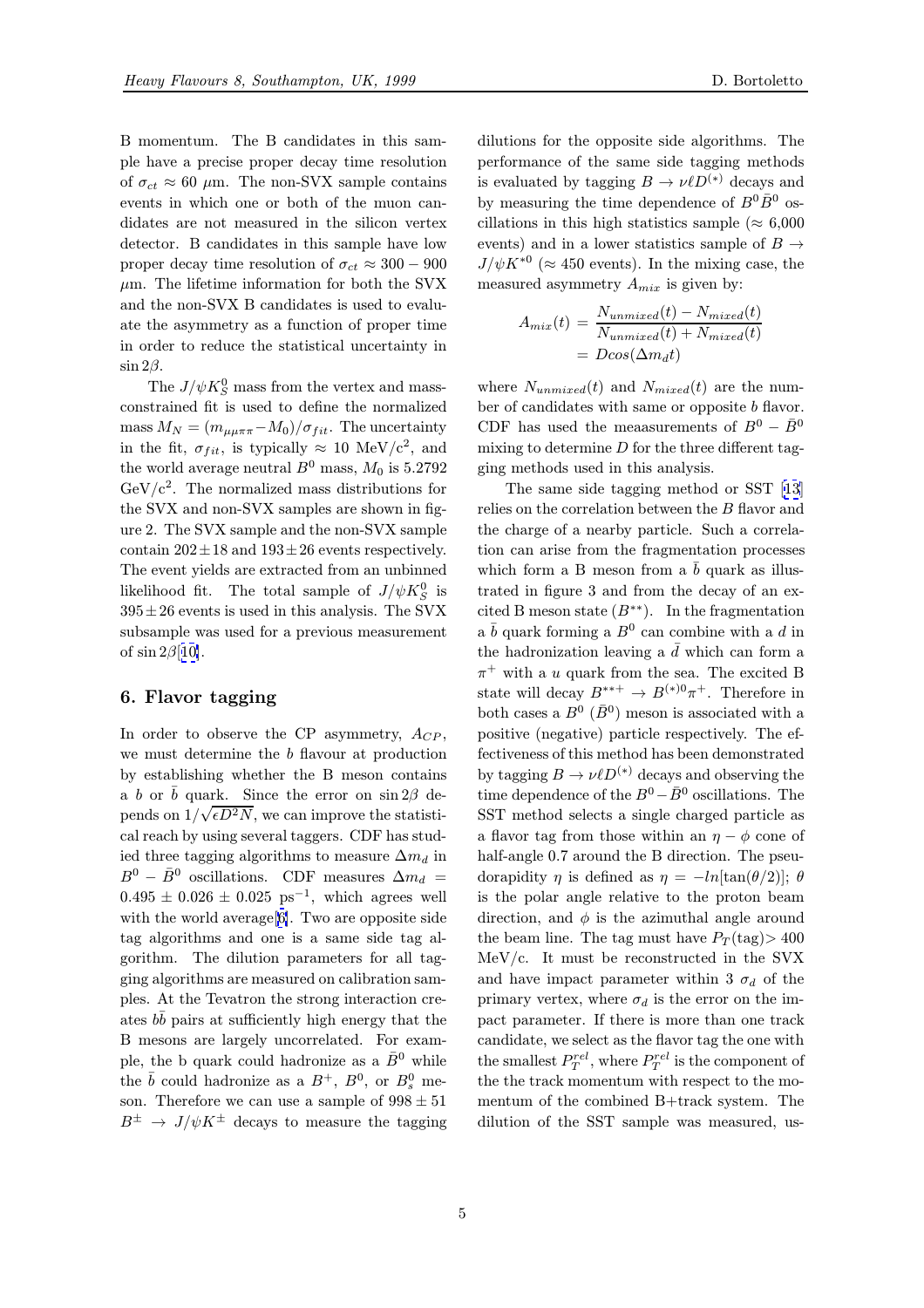

**Figure 2:** Left: Normalized mass for the  $J/\psi K_S^0$  candidates where both muons have high precision decay length measurements in the silicon vertex detector. Right: Normalized mass for the  $J/\psi K^0_S$  where either one or both muons are not measured in the silicon vertex detector.

ing the SVX sample, to be  $D = (16.6 \pm 2.2)$  %. This dilution was obtained by measuring  $D$  in the large  $B \to \ell D^{(*)} X$  data sample used in the mixing analysis. A Monte Carlo simulation was used to extrapolate from the momentum range of B mesons in semileptonic decays, which have an average  $P_T$  of 21 GeV/c, to the lower B momentum of the  $B\to J/\psi K^0_S$  sample with an average  $P_T$  of 12 GeV/c. When using the non-SVX sample, the SST tagging algorithm is modified by dropping the SVX information for all candidate tagging tracks and therefore increasing the geometric acceptance. A dilution scale factor  $f_D$ is defined by  $D_{non-SVX} = f_D D_{SVX}$ . The scale factor is measured in the  $B^{\pm} \rightarrow J/\psi K^{\pm}$  sample to be  $1.05 \pm 0.17$ , yielding a dilution in the non-SVX sample  $D = (17.4 \pm 3.6)$  %.

The opposite side tagging algorithms identify the flavor of the opposite B in the event at the time of production. CDF employs two opposite side tagging methods: soft lepton tag (SLT) and jet-charge tag (JETQ).

The soft lepton tag [14] associates the charge of the lepton (e or  $\mu$ ) from semileptonic decays with the flavor of the parent B meson as  $b \to \ell^-$ . Since we are tagging the opposite B meson, its flavor is anti-correlated [wit](#page-9-0)h the flavor of the B-

meson that decays to  $J/\psi K_S^0$ . Hence a  $\ell^-(\ell^+)$ tags a  $B^0$  ( $\bar{B}^0$ ) decaying as  $B \to J/\psi K_S^0$ . A soft muon tag is defined as an identified muon with  $P_T > 2$  GeV/c; the muon selection is similar to that for  $J/\psi \to \mu^+\mu^-$ . A soft electron tag is defined as a charged track reconstructed in the Central Tracking Chamber (CTC) with  $P_T > 1$  GeV/c and extrapolated into the electromagnetic calorimeter. The position information from proportional chambers in the central calorimeter is required to match the CTC track, and the shower profile and pulse height must be consistent with an electron. The electron candidate's CTC track must have a  $dE/dx$  deposition consistent with an electron. A dilution of the SLT tagging method is measured by applying the SLT algorithm to the  $B^{\pm} \to J/\psi K^{\pm}$  data sample. We find  $D = (62.5 \pm 14.6)\%$ .

The other opposite side method, "Jet charge" or JETQ, tags the b flavor by measuring the average charge of the opposite side jet. If a soft lepton is not found we calculate  $Q_{jet}$  as:

$$
Q_{jet} = \frac{\sum_{i} q_{i} P_{T_{i}} (2 - (T_{p})_{i})}{\sum_{i} P_{T_{i}} (2 - (T_{p})_{i})}
$$

where  $q_i$  and  $P_{T_i}$  are the charge and transverse momentum of track  $i$  in the jet. The quantity  $T_P$  is the probability that track i originated from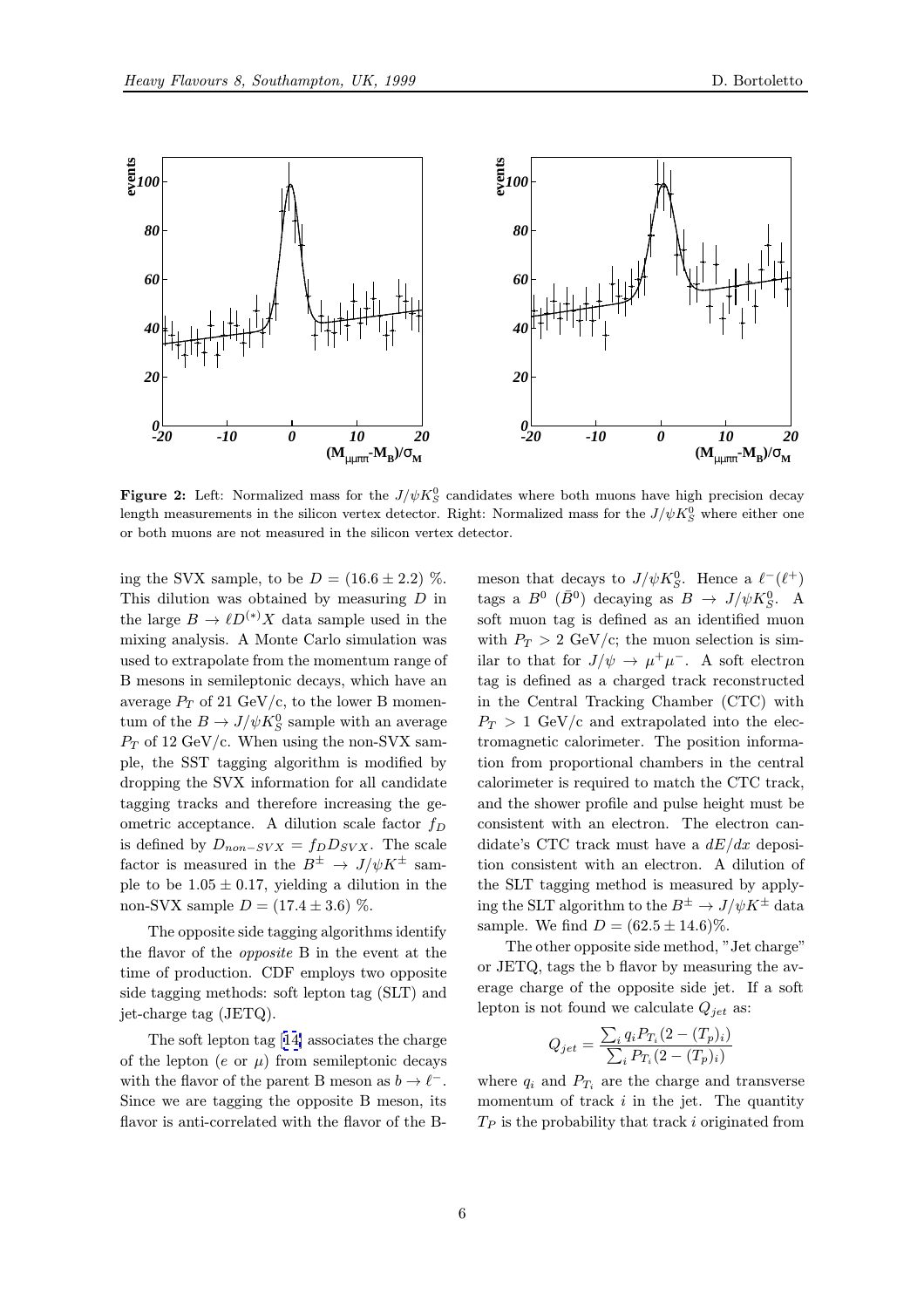

Figure 3: The same side flavour tag method is based on the correlation between the b flavor and the charge of particles produced in the b quark fragmentation.

the  $p\bar{p}$  interaction point. Tracks displaced from the primary vertex are characterized by  $T_P \approx 0$ . Therefore, displaced tracks from B decays will have a larger weight in the sum than tracks from the primary interaction. For b quark jets, the jet charge has on average the same sign as the b quark charge. The algorithm was optimized by maximizing  $\epsilon D^2$  on a sample of  $B^{\pm} \to J/\psi K^{\pm}$ events generated by a Monte Carlo program. The jet is formed by clustering charged tracks with  $P_T > 0.40$  GeV/c around a seed track of  $P_T >$ 1.75 GeV/c until the mass of the cluster is approximately equal to the mass of the B meson. Tracks within  $\Delta R$  < 0.7 are excluded to avoid overlap with SST tags. The  $B^0$  meson decay products are explicitly excluded from the jet. If several jet candidates are found, we select the cluster which is most likely to be a b jet based on impact parameter and cluster transverse momentum. A  $B^0$  ( $\bar{B}^0$ ) is selected by  $Q_{jet} < -0.2$  (> 0.2). If the jet charge  $|Q_{jet}| < 0.2$ , then the jet is considered untagged. The dilution  $D =$ 

 $(23.5 \pm 6.9)$  % is found by applying the JETQ algorithm to the  $B^{\pm} \to J/\psi K^{\pm}$  data sample.

Each event can be tagged by two tagging algorithms, one same side and one opposite side. We use the SLT if both JETQ and SLT tags are present to avoid correlations between the two opposite side tagging algorithms. A soft lepton tag SLT can still be used as the SST track. This introduces a small overlap between the two tagging algorithms which effects only three events and does not change the final result.

A positive  $(+$  tag) is defined as the tag of a  $\bar{b}$ quark ( $B^0$  meson). A negative ( $-\text{tag}$ ) is defined as the tag of a b quark ( $\bar{B}^0$  meson). A null (0 tag) corresponds to an event where the flavor of the B meson was not identified. The efficiency and dilution of the tagging methods must be generalized to take into account possible detector asymmetries. For example, the CDF tracking chamber has a 1% bias due to the tilted cell geometry that favors the reconstruction of positive charge tracks at low transverse momentum. To allow for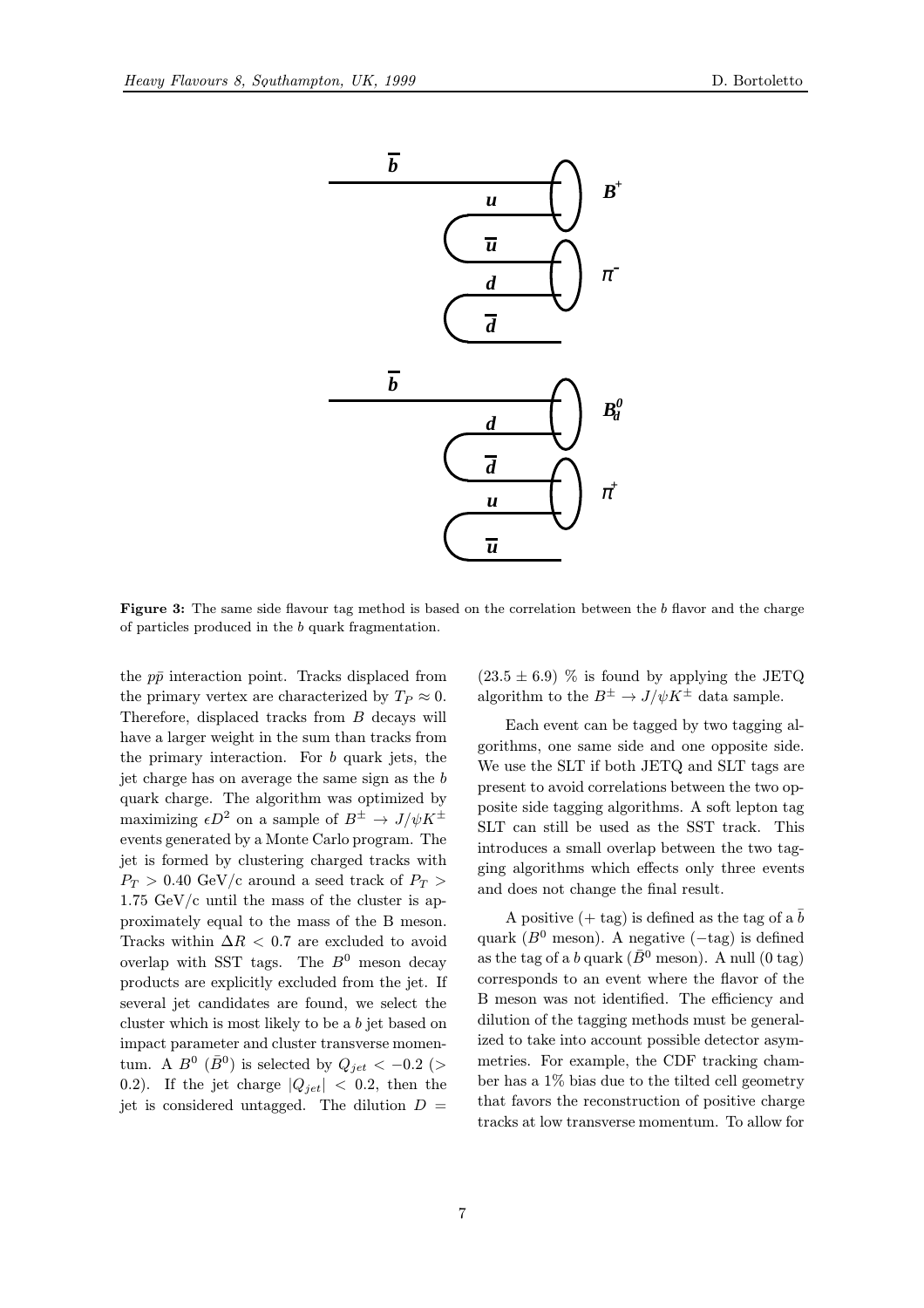| Tagging method | E              | Dilution        |
|----------------|----------------|-----------------|
| <b>SST SVX</b> | $35.5 \pm 3.7$ | $16.6 \pm 2.2$  |
| SST non-SVX    | $38.1 \pm 3.9$ | $17.4 \pm 3.6$  |
| SLT all        | $5.6 \pm 1.8$  | $62.5 \pm 14.6$ |
| JETQ all       | $40.2 \pm 3.9$ | $23.5 \pm 6.9$  |
|                |                |                 |

Table 1: Summary of the tagging algorithms performance. All numbers are in percent. The efficiencies are obtained from the  $B \to J/\psi K_S^0$  sample. The dilution parameters are derived from the  $B^{\pm} \to J/\psi K^{\pm}$  sample

this asymmetry, we define  $\epsilon_R^+$  ( $\epsilon_W^+$ ) as the fraction of B meson of type + that will be tagged as + (−). The fraction  $\epsilon_0^+$  is the fraction of B meson of type  $+$  that are not tagged. We have six parameters that account for these asymmetries-  $\epsilon_R^+$ ,  $\epsilon_W^+$ ,  $\epsilon_R^-$ ,  $\epsilon_W^-$  and  $\epsilon_0^-$ , but only four are independent since by definition  $\epsilon_R^+ + \epsilon_W^+ + \epsilon_0^+ = 1$ and  $\epsilon_R^- + \epsilon_W^- + \epsilon_0^- = 1$ .

The performances of the individual tagging methods are comparable as summarized in table 1. The three tagging methods are combined to reduce the uncertainty in the CP asymmetry. Since the soft lepton tagging has low efficiency but high dilution, the jet charge tagging information is dropped if there is a lepton tag. This avoids correlations between SST and JETQ. Therefore a neutral  $B$  is tagged by at most two methods. We combine two tagging algorithms by defining the dilution weighted tags  $\mathcal{D}_i = q_i D_i$ where  $q = 1, -1, 0$  for  $B^0$ ,  $\bar{B}^0$  and untagged events respectively. The combined dilution is:

$$
\mathcal{D}_{q_1q_2} = \frac{\mathcal{D}_1 + \mathcal{D}_2}{1 + \mathcal{D}_1\mathcal{D}_2}
$$

and the combined efficiency is:

$$
\epsilon_{q_1q_2}=\epsilon_{q_1}\epsilon_{q_2}(1+\mathcal{D}_1\mathcal{D}_2)
$$

If the tags agree, the effective dilution is increased while if they disagree, the effective dilution is decreased. If two perfect tagging algorithms give an opposite tagging charge  $q$  (  $D_1 = D_2$  and  $|\mathcal{D}_1| = 1$ , then the effective dilution and the combined efficiency must be zero since by definition perfect tagging algorithms cannot disagree. The combined tagging power is  $\epsilon D^2 = (6.3 \pm 1.7)$ %, and the efficiency for flavor tagging a  $J/\psi K^0_S$ with a least one tag is  $\approx 80\%$ .

# 7. The measurement of  $\sin(2\beta)$

An unbinned likelihood fit is used to determine  $\sin 2\beta$ . The parameters in the fit can be described as a vector with 65 components. The value of  $\sin(2\beta)$  is a free parameter of the fit while the remaining 64 parameters describe other features of the data. The likelihood function is described in detail in [8]. The likelihood function is the product  $\prod_i P_i$  where i runs over all selected events and  $P_i$  is the probability distribution that an event is signal or background for the normalized mass, th[e l](#page-9-0)ifetime and the flavor tag ( $q_1, q_2, q_3$ ) ). There is a separate set of parameters for the SVX sample and the non-SVX sample but both are part of the same fit. The  $P_i$  assume that the events are signal or background, either prompt or long lived, and therefore the  $P_i$  contains three components  $P_S$ ,  $P_P$  and  $P_L$ . The fit includes the effective dilution, the normalized mass and the lifetime. Each of the components is expressed as the product of a time-function  $(T_S, T_P, T_L)$ , a mass-function  $(M_S, M_P, M_L)$ , and the tagging efficiency ( $\epsilon_S$ ,  $\epsilon_P$ ,  $\epsilon_L$ ). The time-function  $T_S$  has a dependence on the B lifetime and the mixing parameter. The  $B^0$  lifetime  $\tau$  and the mixing parameter  $\Delta m_d$  are constrained to the world averages:  $\tau = (1.54 \pm 0.04)$  ps and  $\Delta m_d = (0.464 \pm 0.04)$ 0.018) $\hbar$  ps<sup>-1</sup>. The prompt  $J/\psi$  background is represented by a Gaussian which depends on the proper time and its uncertainty. The long lived background function  $T<sub>L</sub>$  has positive and negative exponentials in time which represent positive and negative long-lived background. The positive long-lived background is from real B decays while the negative component is due to non-Gaussian tails in the lifetime resolution. The signal mass function  $M<sub>S</sub>$  is a Gaussian while the prompt and long lived mass functions are linear in mass. The tagging efficiency function for the signal is constrained by the measurement of the tagging efficiencies and dilutions. The prompt and long-lived background functions,  $\epsilon_P$  and  $\epsilon_L$ , give the probability of obtaining the observed combination of tags for prompt and long-lived background events.

The fit yields  $\sin(2\beta) = 0.79_{-0.44}^{+0.41}$  (stat. + syst.) The asymmetry is shown in figure 4 for the SVX and non-SVX events separately. The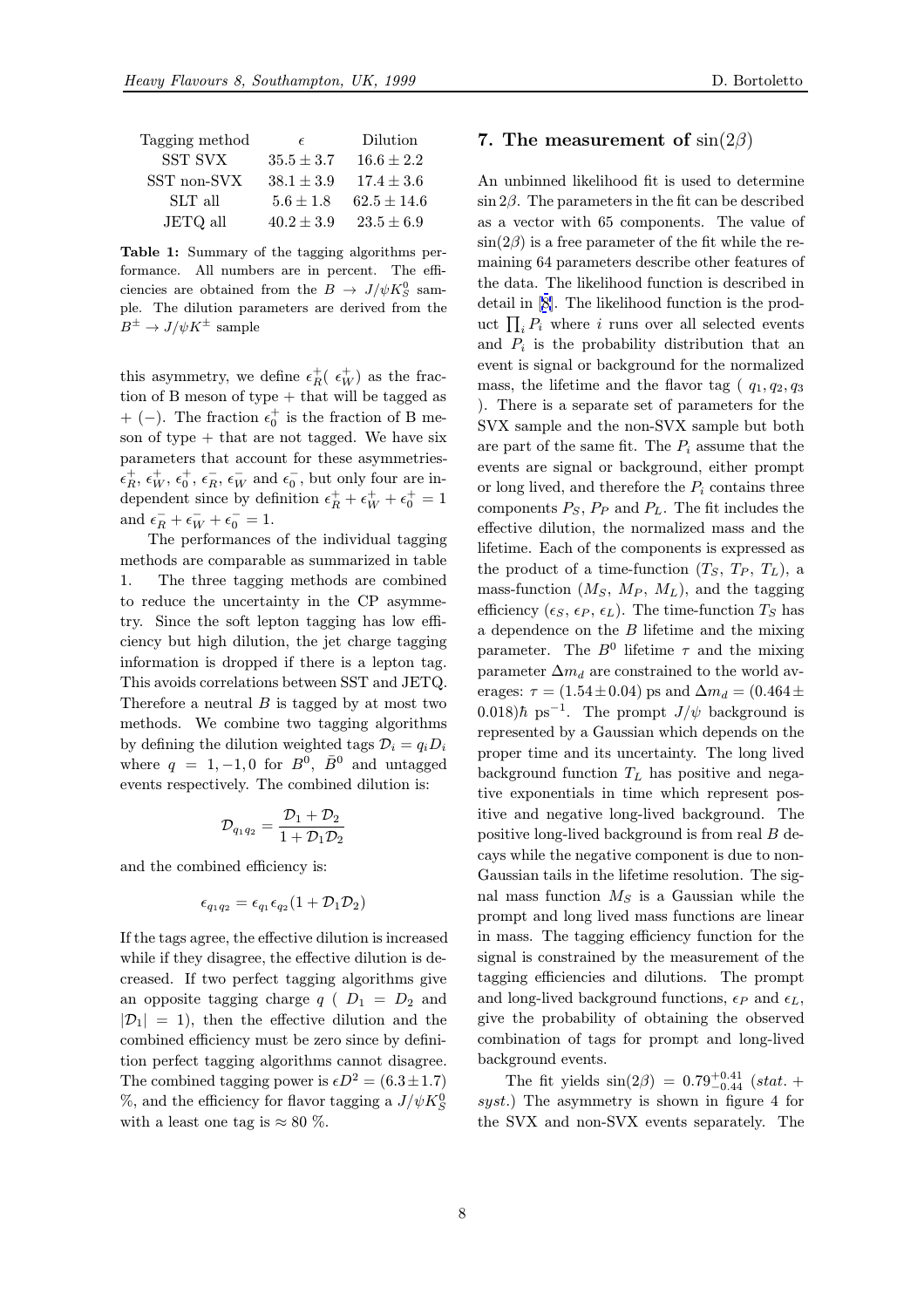<span id="page-8-0"></span>asymmetry for the SVX events which have good ct resolution is shown as a function of the proper lifetime. The lifetime information for the non-SVX events is utilized in the fit but the timeintegrated asymmetry is shown in figure 4 because the decay length information has low resolution. The data shown in figure 4 have been side-band subtracted. The curves displayed in the plot are the results of the full maximum likelihood fit using all the data. The uncertainty can be divided into statistical and systematic terms:

$$
\sin(2\beta) = 0.79 \pm 0.39 \text{(stat.)} \pm 0.16 \text{(syst.)}
$$

The error is dominated by the statistical uncertainty. The systematic term is dominated by the uncertainty in the dilution parameters.

A scan of the likelihood function can be used to determine whether the CDF result supports  $\sin(2\beta) > 0$ . Using the Feldman-Cousins frequentist approach [12] we determine  $0.0 < \sin 2\beta <$ 1 at 93 % confidence level. The Bayesian method assumes a flat prior probability in  $sin(2\beta)$  and yields  $\sin(2\beta) > 0$  at 95 % confidence level. Moreover if the true val[ue o](#page-9-0)f  $\sin 2\beta$  is zero and a Gaussian error uncertainty 0.44 is assumed, the probability of measuring  $\sin 2\beta > 0.79$  is 3.6 %. This



Figure 4: The true asymmetry as a function of time for  $J/\psi K_S^0$  events. The data points are side-band subtracted and have been combined according to the effective dilutions for single and double tags. The time integrated asymmetry for non-SVX events are shown on the right.

is the first compelling evidence for CP violation in B meson decays.

Several checks were performed. We remove the constraint of  $\Delta m_d$  to the world average in the fit and measure  $\sin 2\beta = 0.99_{-0.41}^{+0.44}$  and  $\Delta m_d =$  $0.68 \pm 0.17$  ps<sup>-1</sup>. A simplified time-integrated measurement of the asymmetry yields  $\sin 2\beta =$  $0.71 \pm 0.63$ .

The same tagging analysis and fitting procedure was applied to a sample of  $\approx 450 B^0 \rightarrow$  $J/\psi K^{*0}$  events. The fit yields  $\Delta m_d = 0.40 \pm 0.18$  $ps^{-1}$  which is consistent with the world average  $\Delta m_d = 0.464 \pm 0.018 \text{ ps}^{-1}.$ 

# 8. Summary and future prospects

The CDF measurement provides a first evidence for large CP asymmetries in the  $B^0$  system. More precise measurements of  $\sin 2\beta$  will soon be provided by the B-factories at SLAC and KEK which have recently started data taking. The CDF and D0 experiments at the Tevatron are expected to resume data taking with the upgraded Tevatron in March 2001. Run II should deliver a factor of 20 more luminosity than run I. Moreover the CDF and the D0 detectors will undergo major upgrades[15]. For CDF we project a data sample of 10,000  $J/\psi K^0_S$  events from dimuon triggers yielding an error on  $\sin 2\beta$  of about  $\pm 0.08$ . CDF is considering adding a  $J/\psi \rightarrow e^+e^-$  trigger whic[h w](#page-9-0)ill increase the data sample by  $\approx 50$ %. A time of flight system which will improve flavor tagging has also been added to the run II upgrade. Moreover, the study of CP violation in  $B_s$  decays and the measurement of  $\Delta m_s$  will be unique to hadron colliders. Therefore, the Tevatron will continue to play a unique role in the testing of the CKM matrix.

# 9. Acknowledgments.

I would like to thank the organizing committee for the excellent meeting.

# References

[1] J. H. Christenson et al. Phys. Rev. Lett. 13 (1964) 138